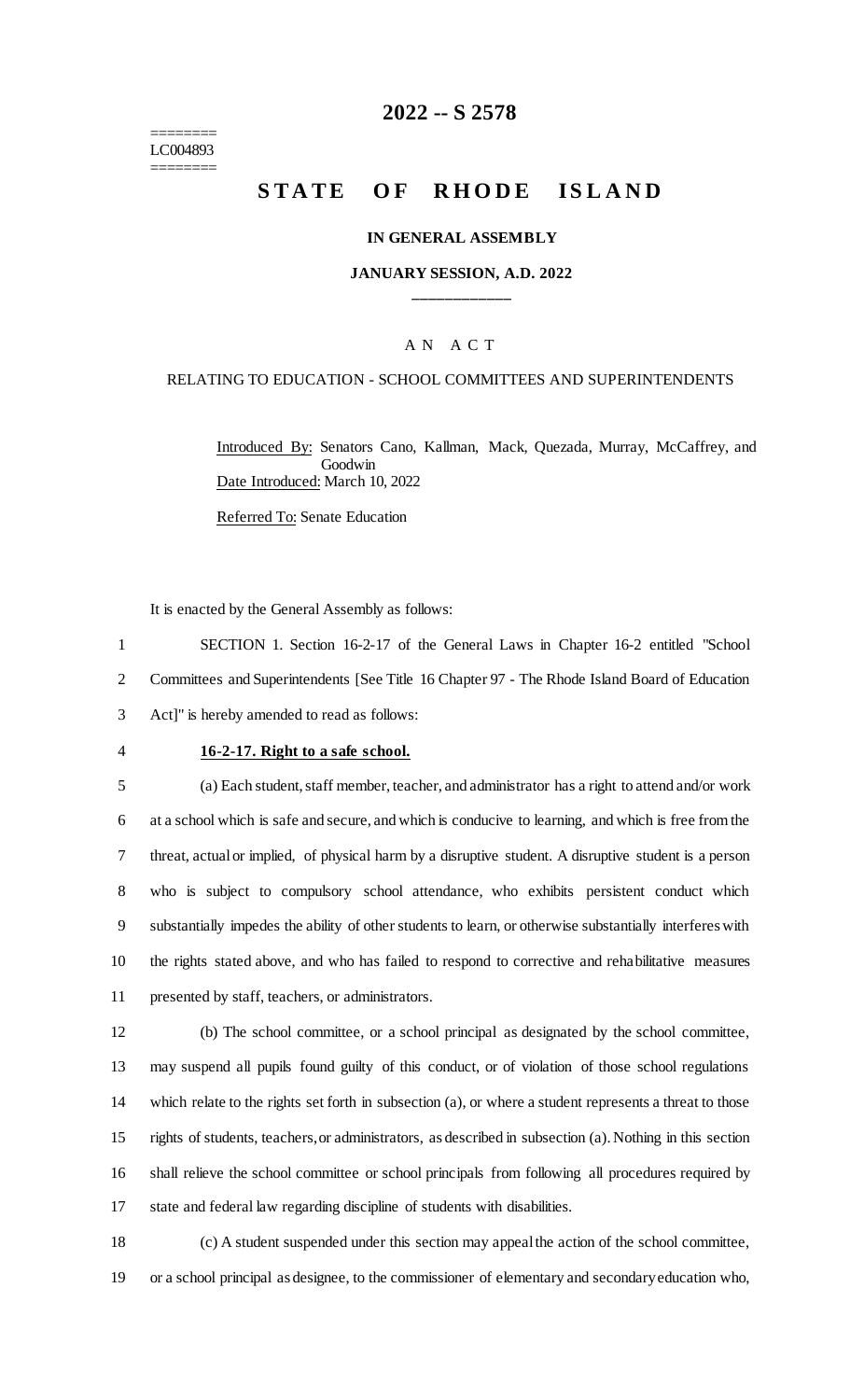after notice to the parties interested of the time and place of hearing, shall examine and decide the appeal without cost to the parties involved. Any decision of the commissioner in these matters shall be subject to appeal by the student to the board of regents for elementary and secondary education and any decision of the board of regents may be appealed by the student to the family court for the county in which the school is located as provided in § 42-35-15.

 (d) All school superintendents, or their designees, shall review annually, the discipline data for their school district, collected in accordance with the specifications set forth in § 16-60-4(21), to determine whether the discipline imposed has a disproportionate impact on students based on race, ethnicity, or disability status and to appropriately respond to any such disparity. In addition to the data submitted, if a disparity exists, the school district shall submit a report to the council on elementary and secondary education describing the conduct of the student, the frequency of the conduct, prior disciplinary actions for the conduct, any other relevant information and corrective actions to address the disparity, after consultation with representatives of the faculty has been taken to address the disparity. The reports shall be deemed to be public records for purposes of title 38.

 (e) On or before September 1, 2023, and annually by September 1 thereafter, the Rhode Island department of education, in coordination with the Rhode Island office of the attorney general, shall, for each school district, annually collect, report, and publish on its website, data on: the number of school resource officers; the use of force against students, including, but not limited 19 to, the number of instances force was used and the type of the force used; arrests of students and reasons for arrest; student referrals to law enforcement and reasons for referral; student referrals to court or court service units; and the number and type of any other disciplinary actions taken or 22 recommended by school resource officers involving students. All such data shall be published in a manner that protects the identities of students and shall be collected and designated by student age, 24 grade, race, ethnicity, gender, language status, and disability, to the extent that such demographic 25 data is available.

SECTION 2. This act shall take effect upon passage.

#### ======== LC004893 ========